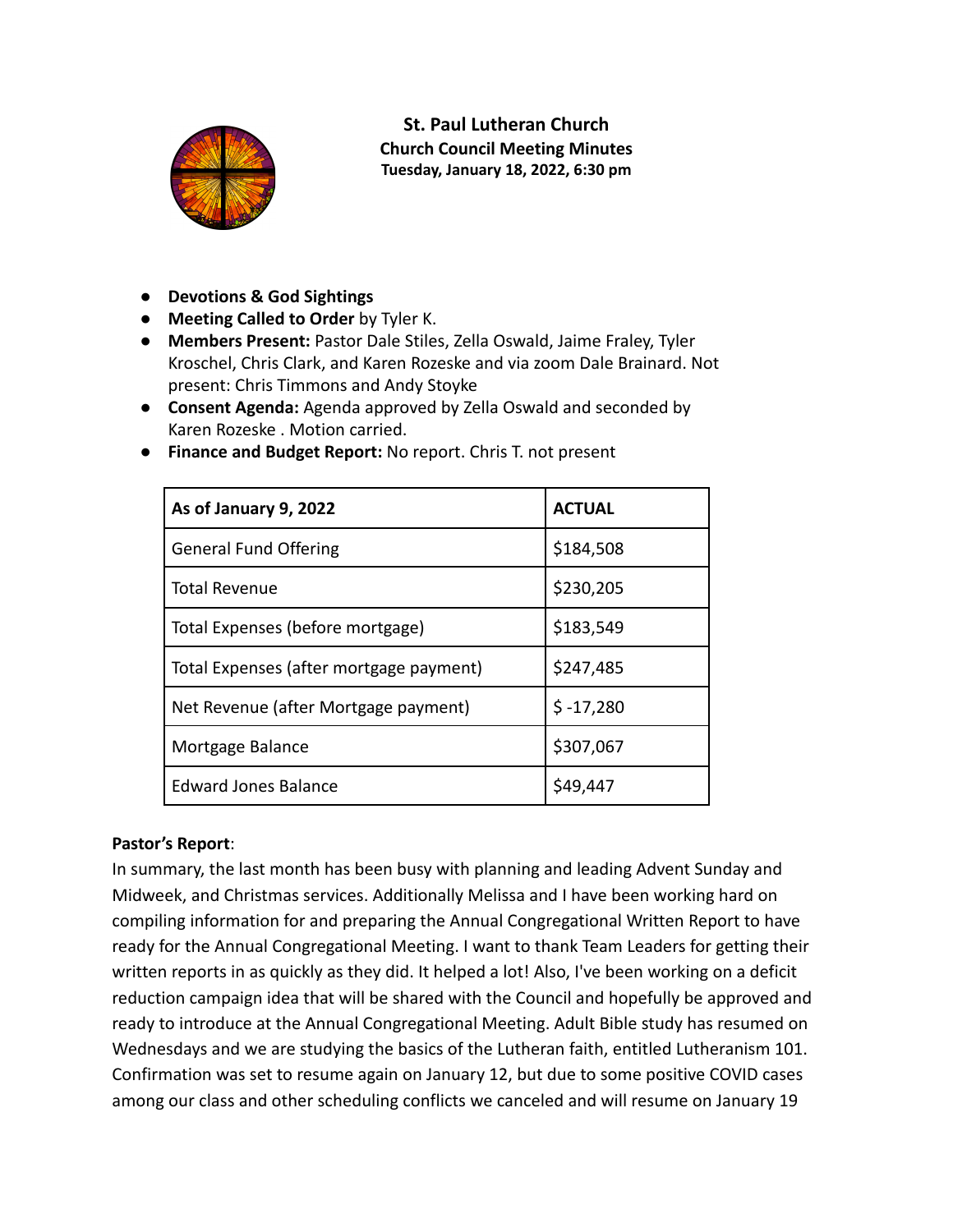instead. These things have consumed most of my time in recent weeks, however I continue with on-going pastoral care needs as they arise, including mostly phone visits and occasional in-person visits. I'm wary of the omicron variant which has limited some of my face-to-face visits. Speaking of omicron, the COVID Response Team has not met as the safety mitigation practices that we have had in place still are sufficient for protecting us from omicron. We continue to mask while in the building and during worship, while still being able to sit safely distanced in the sanctuary. Our average worship attendance is 55 which is a manageable number of people for safe social distancing. We continue to monitor the pandemic as days/weeks go by. I'll be gone this coming Sunday, January 23 for a gymnastics meet in Las Vegas. Pastor Marla Amborn, recently retired from Immanuel Lutheran in Almelund, will be leading and preaching that day. Kathie Marabella will be assisting.I want to thank again all of the amazing volunteers who continue to step up to get things done. From worship/communion assistants to members of the visitation team. From Altar Guild and to all who helped decorate and take down decorations for Christmas and Advent. Indoors and outdoors, our people are so good at tending to the needs of our congregation. I appreciate you all! I am now moving into planning mode for Lent and Easter and will have more to say about that next month. I'm thankful for each of our outgoing council members and look forward to working with a new council beginning in February. Please don't hesitate to reach out if you have any questions or concerns. - Pr. Dale

### **Children's Ministry:**

Sunday school has met once since Christmas break. SPLASH met once as well. Confirmation has not met as there have been kids out with Covid and other activities. They will hopefully begin again this week. I've been reading through some free VBS curriculum to determine if we should go that route or continue with the GROUP programming that we've been using. I also sent out a survey to the St. Paul Lutheran families to determine which week we should have VBS this summer. I've gotten replies from about half of the families so far. The annual plant sale fundraiser date has been set for Saturday, May 7. -Joanna Kroschel

#### **COVID Response Team**:

The COVID Response Team has not met recently and has nothing new to report. We have not met as we feel our current and ongoing safety mitigation practices that have been in place since October, continue to be sufficient even in light of the surging omicron variant. We continue to mask while in the building including during worship and sit socially distant still. Our average worship attendance is 55 which allows for safe social distancing in our sanctuary space. We continue to encourage hand sanitizing/washing and staying home if not feeling well. Hymnals and pre-sealed communion kits continue to be available for those who wish to use them. Our current communion serving practice will continue indefinitely. Thank you again for your patience, understanding, and grace.